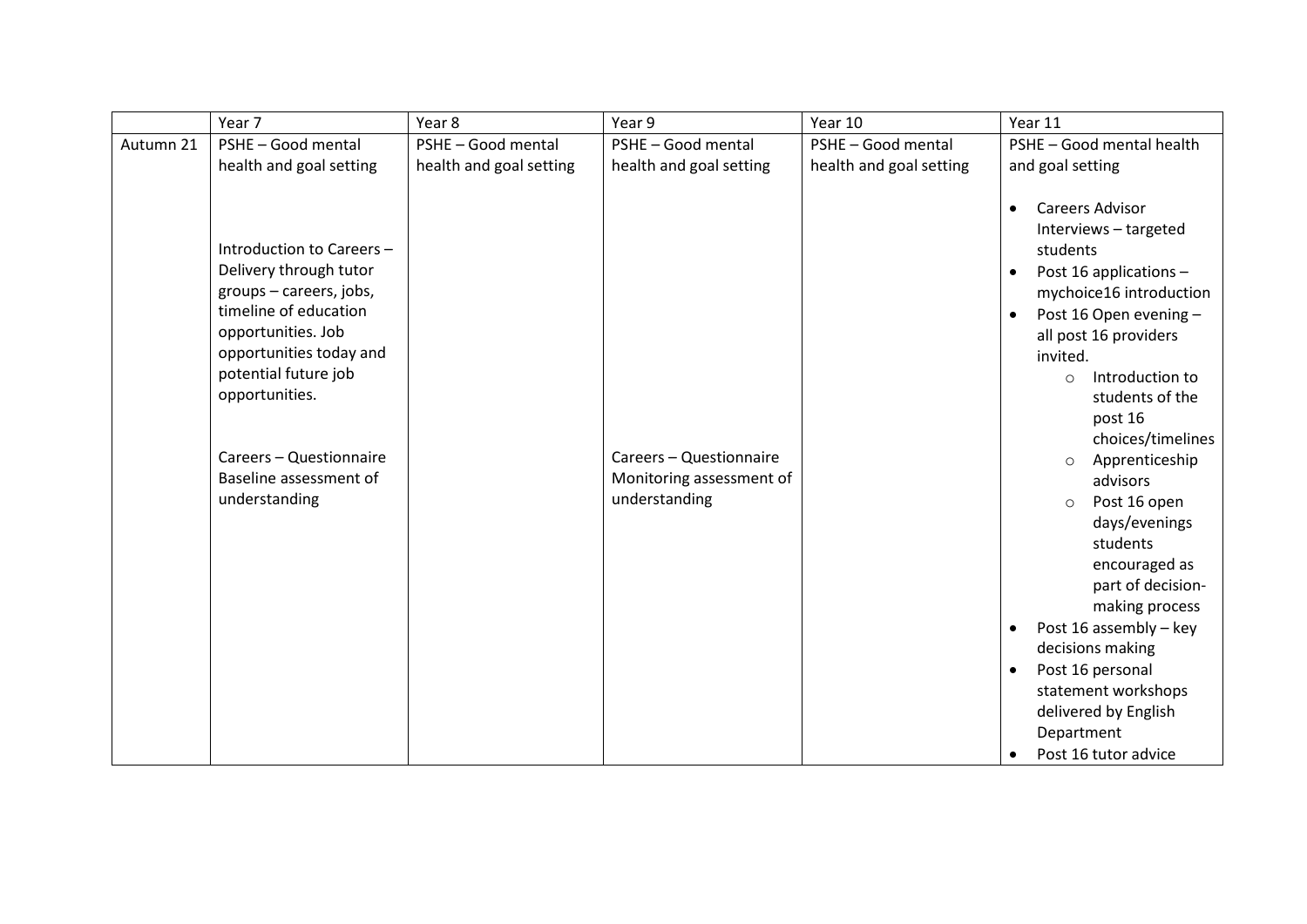| Easter 22 | What's My Line? - All<br>Year 7 introduction to<br>the idea of careers<br>and job choices.<br>Delivered by<br>FormtheFuture<br>across 2 sessions.<br>Students have the<br>opportunity to<br>develop their<br>understanding of<br>local and national<br>careers through<br>employees from<br>different businesses. | Options Assemblies -<br>$\bullet$<br>KS3 courses<br>Options tutor<br>$\bullet$<br>guidance | Eyes on the Prize - Anglia<br>Ruskin University.<br>opportunity for students<br>to find out about post-16<br>centres, allowing them to<br>consider the impact of<br>the choices they make<br>during their current<br>options process. The<br>students will have talks<br>from ARUs outreach team<br>and insight on being at<br>university from students<br>following different<br>courses, they will also<br>have a tour of the campus<br>and a careers fayre<br>focused on next step<br>opportunities, including<br>apprenticeships | PSHE - LMI How the<br>world of work is changing<br>PSHE - Good Financial<br>decisions and consumer<br>rights<br>WEX - Choices and<br>guidance Assembly<br>$WEX - CV's/WEX$<br>applications tutor time<br>activities/mentoring<br>Mock interviews - all<br>students | <b>Careers Advisor</b><br>$\bullet$<br>Interviews - targeted<br>students<br>Guidance Interviews -<br>Colleges & 6 <sup>th</sup> Forms<br>Careers - Questionnaire<br>Monitoring assessment of<br>understanding |
|-----------|-------------------------------------------------------------------------------------------------------------------------------------------------------------------------------------------------------------------------------------------------------------------------------------------------------------------|--------------------------------------------------------------------------------------------|--------------------------------------------------------------------------------------------------------------------------------------------------------------------------------------------------------------------------------------------------------------------------------------------------------------------------------------------------------------------------------------------------------------------------------------------------------------------------------------------------------------------------------------|--------------------------------------------------------------------------------------------------------------------------------------------------------------------------------------------------------------------------------------------------------------------|---------------------------------------------------------------------------------------------------------------------------------------------------------------------------------------------------------------|
|           | National Careers Week -<br>assembly and tutor time<br>activity                                                                                                                                                                                                                                                    | National Careers Week -<br>assembly and tutor time<br>activity                             | <b>Options Assemblies -</b><br>GCSE/Vocational<br>courses<br>Options guidance<br>interviews<br>National Careers Week -<br>assembly and tutor time<br>activity                                                                                                                                                                                                                                                                                                                                                                        |                                                                                                                                                                                                                                                                    | National Careers Week -<br>assembly and tutor time<br>activity                                                                                                                                                |